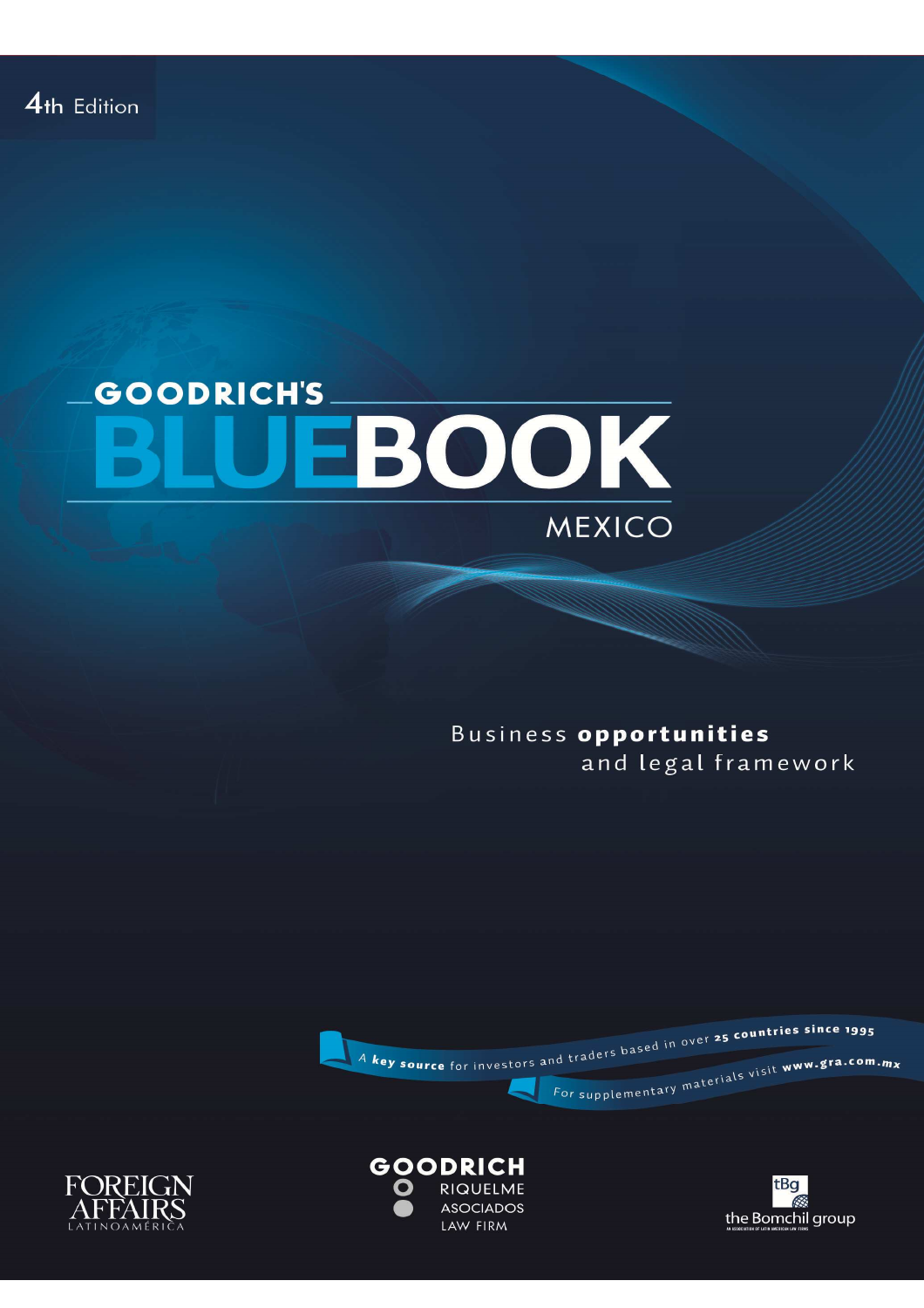

# **Introduction** International Trade Chapter 1

The import and export industry is a key sector for economic development in Mexico because it has an impact on generating currency exchange, technological innovation, attracting foreign investment, and job creation. Globalization has increased interaction with international suppliers of raw materials and products, which helps decrease costs associated with marketing goods, developing products, and providing services.

Mexico has signed various free trade agreements with its major trading partners, which encourages the importation of goods, which are exempt from the General Import Tax, making Mexico a more competitive country.

With the goal of encouraging foreign investment, raising capital, and creating jobs, Mexico has created export promotion programs. These programs allow for the temporary or permanent importation of supplies and machinery to produce finished consumer goods, which can be exported or sold domestically. Through the implementation of these programs, Mexico seeks to reduce or exempt the payment of the General Import Tax, Value Added Tax, and Customs Operation Tax.

Another mechanism for promoting foreign trade with other countries is the Strategic Tax Zone Regime, which allows for the entry of goods to be stored, manufactured, or repaired without the payment of taxes.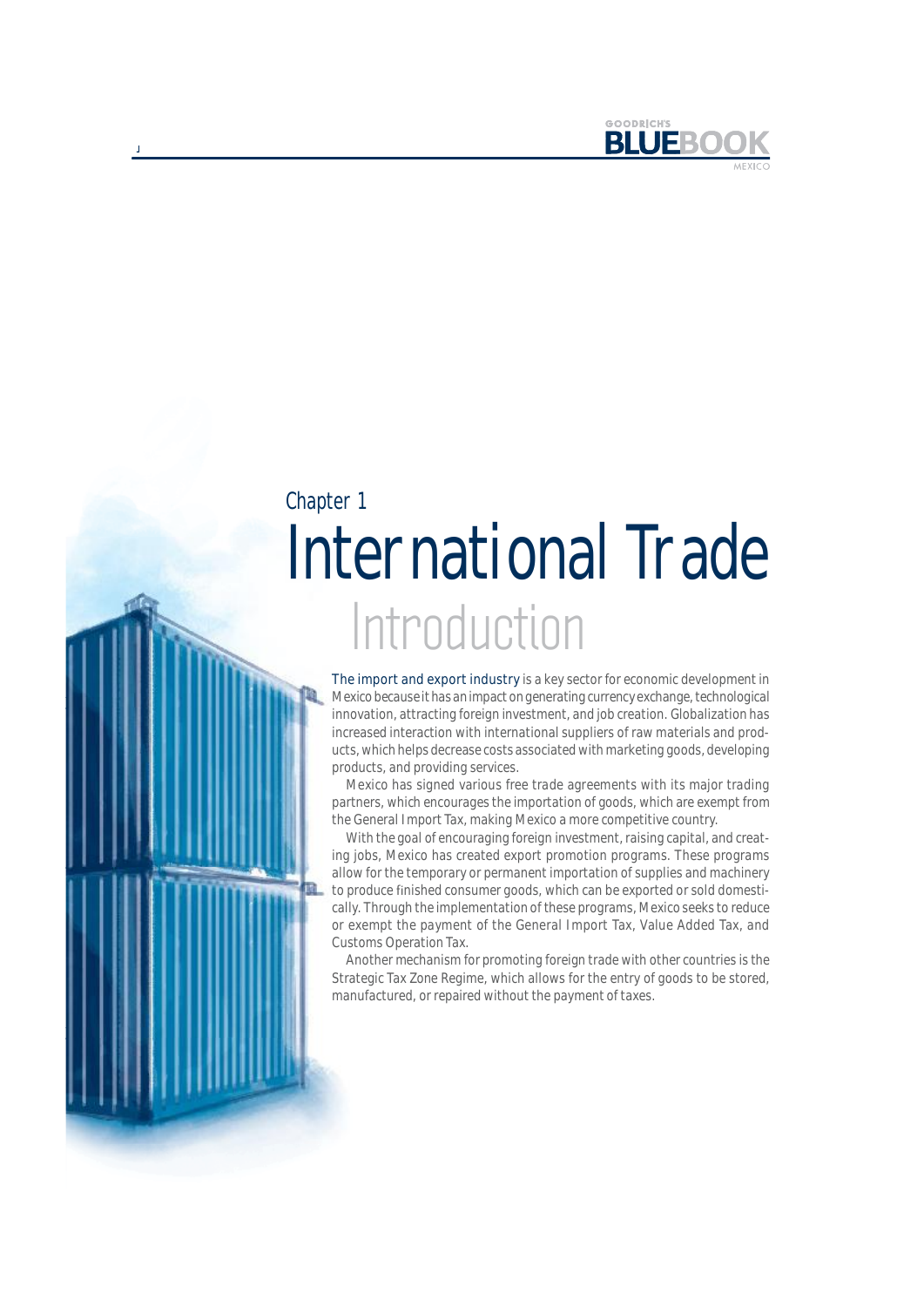## KEY POINTS

- -For imports, there are customs and tax benefits for companies importing goods originating from countries with which Mexico has concluded a free trade agreement (FTA), provided that they comply with the rules of origin. Among the benefits included are: (i) exemption from paying the Customs Operation Tax (DTA) or making payment under a fixed rate; and (ii) exemption from paying the General Import Tax (IGI).
- A certificate of origin is a declaration produced by an exporter, producer, or member state to an FTA in order to enjoy preferential tariff treatment for the import of their goods.
- The import and export promotion programs are promulgated by the Ministry of Economy to promote the importation to Mexico of supplies and machinery under competitive conditions in order to create jobs and promote foreign investment. Some of these promotion programs include: IMMEX, PROSEC, DRAW BACK, and the Eighth Rule Permit (*Permiso de Regla Octava*).
- The customs regime specifies the status under which goods are imported or domestically produced. There are 6 custom regime statuses: (i) permanent import/export; (ii) temporary import/export; (iii) strategic bonded areas; (iv) fiscal deposit (warehousing); (v) transit of goods; and (vi) manufacture or repair in bonded warehouses.

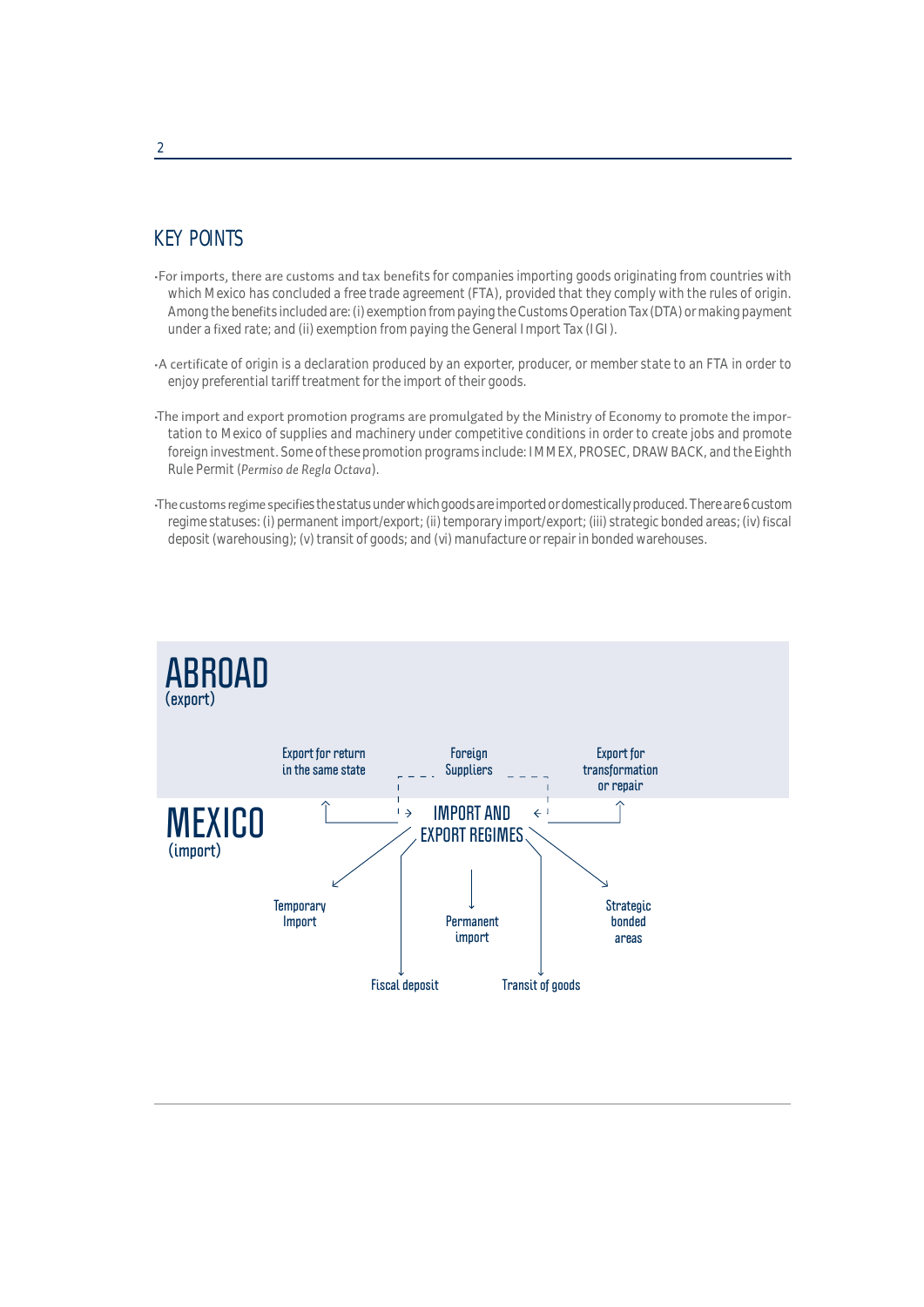

### QUESTIONS AND ANSWERS

1. Can you avoid the payment of the IGI and DTA for the permanent importation of goods?

In principle, all goods must pay the IGI and DTA. One mechanism to avoid payment of the IGI and DTA is to show proof that the goods originated from a country with which Mexico has signed an FTA.

2- Do you have to pay VAT on the temporary importation of goods under the IMMEX program?

No. The promotion program IMMEX is a program for producing goods through the temporary importation of supplies and machinery that will eventually be returned abroad.

3 Do you have to pay VAT on the importation and sale of goods which are subject to the strategic tax zone regime?

No. Strategic tax zones are federal zones, i.e. they are treated as if the goods are located abroad. However, once the goods are removed from within the tax zone the corresponding taxes must be paid.

#### 4 Is the importation of clothing manufactured in China still subject to antidumping duties?

Prior to October 14, 2008, most goods manufactured in China were subject to countervailing duties (imposed to offset the unfair subsidies for goods entering the country). Currently, these antidumping duties have been eliminated. Instead, the Mexican government has implemented a temporary transitional measure that imposes an additional fee to be paid on Chinese goods being imported into the country. This temporary transitional measure will expire in December 2011.

#### 5 Are taxes paid by the importer of goods when the goods are in bonded storage?

No. While goods are being warehoused, taxes are only provisionally calculated. When goods are removed from warehousing, taxes on the goods are paid according to the applicable tax regime. This is an attractive tax regime for foreign companies that wish to ship goods into the country but who do not have a subsidiary or affiliate located in the country since the storage and delivery of the goods is not considered permanent for foreign residents.